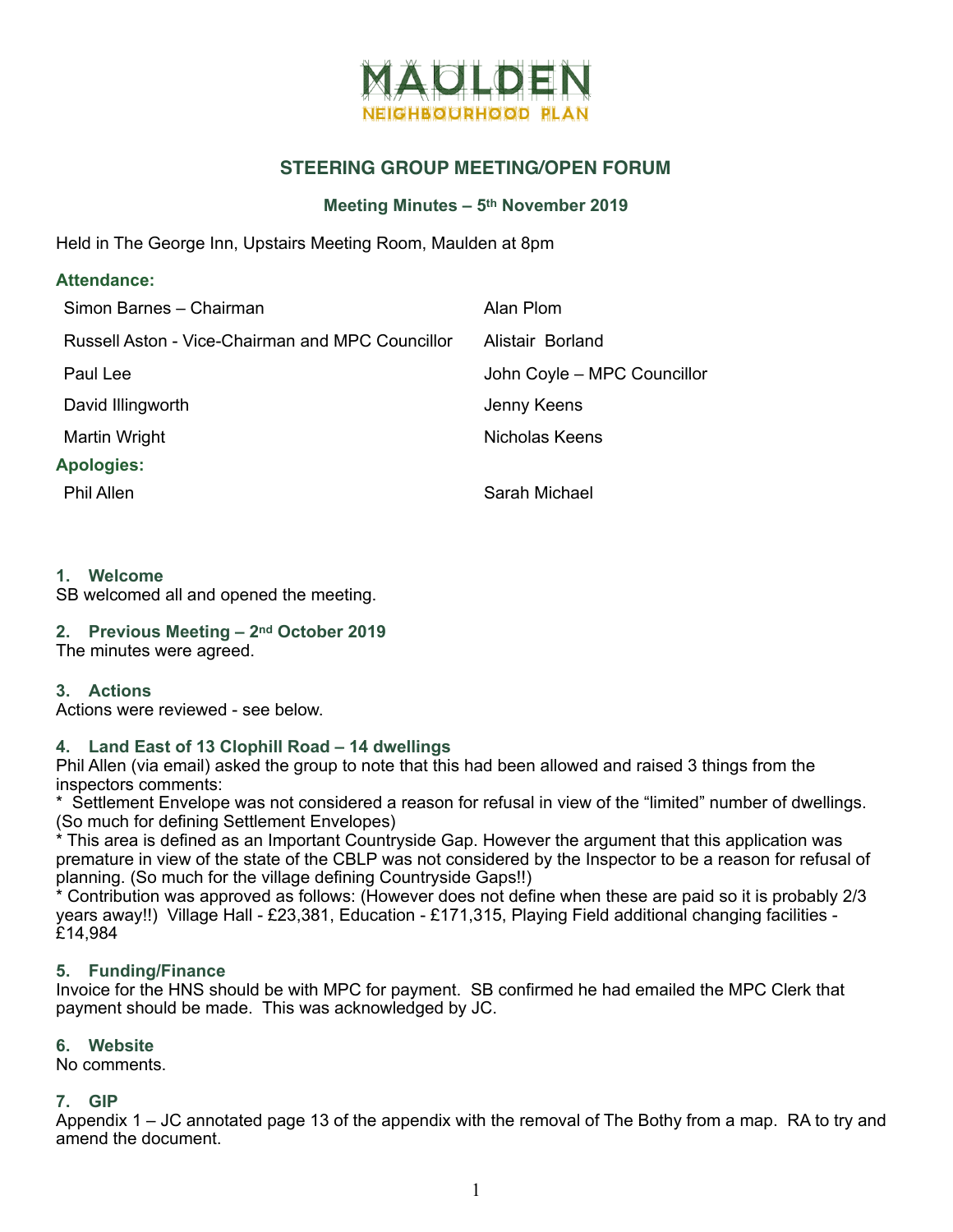GIP and appendix 2 – JK advised that the old version was still on the NHP website. RA thought this had been amended and apologised, he would contact RB to get it amended. **Action**

## **8. Housing Needs Survey (HNS)**

The report had been circulated and it was noted that 8 units may be required. AB advised that the existing pipeline of affordable housing from ongoing developments was more than this. The meeting concluded that there was no unmet need and this would be reflected in the NHP in due course. AB would summarise the HNS outcome and draw conclusions from it in terms of proposed policies

## **9. Questionnaire**

The results summary had been circulated. There were some questions that still needed to be considered and those responsible were urged to complete their part and send details to RA. Those question summaries in place were agreed.

AB had gone further and outlined some possible policies drawing on the results of the questions. This was thought a good way forward and everyone was asked to do likewise (where necessary/approriate) for their allocated questions. RA to add a column to summary document to capture them. **Action** 

## **10. NHP Drafting**

The process was discussed

- The questionnaire, GIP, HNS and general consultation could all generate policies and the policies needed to cross refer. Some sort of matrix was suggested to capture and manage this.
- PL had picked up the work done by SB and was producing a format/structure. It mentioned the NPPF requirements. This was circulated and agreed and so would be developed.
- CBC Local Plan was mentioned as references to it would be necessary. It was noted that these references may need to change given the ongoing difficulties CBC were having.
- The NHP would work with the assumption that Maulden was a medium size village.
- Mention was made of renewing contact with CBC at some point to seek any guidance / advice they could offer. Tom Price, who attended 30<sup>th</sup> January meeting, was thought to still be the contact. The best time to make contact - first draft or when initial policies were available to be decided.

## **11. AoB**

The Hiam Business Park was mentioned. SB suggested Rebecca and Paul Kirkup attend the next meeting.

#### **12. Meetings**

Whilst the next meeting is scheduled for 27<sup>th</sup> November, RA would check with the George. Tuesdays or Wednesdays were the best days. The Baptist Church or Village Hall were possible other venues. RA to arrange booking. **Action** 

| Date                   | Action                                                                                           | Who        | Update                                                                                                                                                                                 |
|------------------------|--------------------------------------------------------------------------------------------------|------------|----------------------------------------------------------------------------------------------------------------------------------------------------------------------------------------|
| 14<br>May              | Investigate getting maps for NHP                                                                 | RA         | Aug 19 - RA has the email link and will<br>progress.<br>Oct & Nov $19 -$ wip                                                                                                           |
| 29<br>May              | CBC design guidelines to be obtained                                                             | PJ         |                                                                                                                                                                                        |
| 28th<br>Aug            | GIP - The Bothy to be removed. Letter if necessary to<br><b>Greensands Trust</b>                 | SM/<br>SB. | 2 Oct 19 – Complete. RK confirmed he<br>was happy. Meeting noted there would<br>be a cost of approx £200.<br>Nov – RA to send revised documents to<br>RB and amend Appendix 1 Complete |
| 28th<br>Aug            | Information from Maulden Voice regarding the NHP posts.<br>SM to take forward with Julie Morrow. | <b>SM</b>  | 2 Oct 19 – Information available.<br>Nov $19 - AP$ advised Close                                                                                                                       |
| 2 <sub>nd</sub><br>Oct | Advise MPC to pay BRCC invoice                                                                   | SB&<br>SM. | Nov 19 - SB advised done. Complete                                                                                                                                                     |

Outstanding Actions